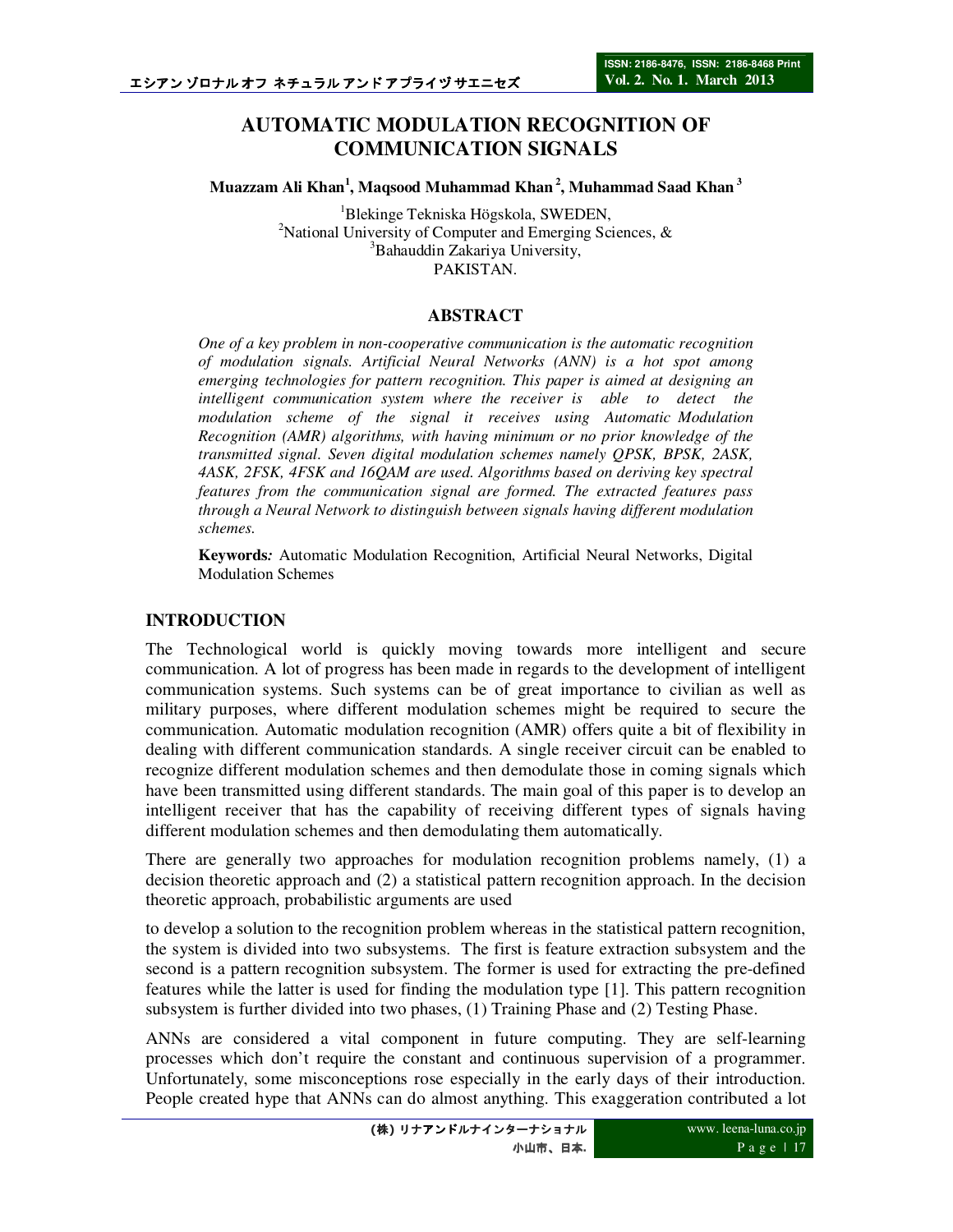to the discouragement and disappointment of many potential users who tried and failed to solve their particular problems with neural networks. These users often concluded that neural networks were complicated and confusing. This confusion also came from the industry itself. Articles came out on a variety of neural networks, all with different claims and specific failed examples. Currently, a few of these structures are being actually used commercially. The feed forward, back-propagation network is by far the most popular. Most of the other neural network structures represent models for "thinking" that are still being evolved in laboratories. Still, all of these networks are simply tools and as such the only real demand they make is that they need the network architect to learn how to use them. [2]. The most common type of artificial neural network comprises of three groups or layers, a layer of input units is connected to a layer of hidden units, which in then connected to a layer of output units. [3]

The usefulness of artificial neural networks has been demonstrated in several applications such as diagnostic problems, medicine, speech synthesis, robot control, business and finance, signal processing, and other problems that fall under the category of pattern recognition.

Different methods have been used for modulation recognition purposes. Algorithms have been developed for both analogue and digital modulations [4] [5] [6]. In this paper, only spectral based features will be used for deduction of different modulation types.

# **PROBLEM STATEMENT AND MAĐN CONTRĐBUTĐON**

When a signal is received by the receiver, it is no longer the original signal sent. Different types of noises are added to it. In this paper we assume the noise added to be Additive White Gaussian Noise (AWGN). Suppose the signal received is as follows

 $A(t) = B(t) + n(t)$ 

*A(t)* is the signal transmitted.

*B(t)* is the unknown signal received at the receiver.

*n(t)* is the noise added to the signal. In this case AWGN.

# **PROBLEM SOLUTĐON**

This solution of our problem consists of the following parts.

## **Feature Extraction**

For the required AMR, five key features are used to distinguish between modulation schemes and they are derived from the instantaneous phase  $\varphi$  (t), instantaneous amplitude a (t) as well as the instantaneous frequency f (t) of the signal [1].

## *Maximum Power Spectral Density Of The Normalized Centered Instantaneous Amplitude [1]*

 $\gamma$  max = max  $|DFTa_{cn}(i)|^2 / Ns$ 

Where Ns is the number of samples per segment, and  $a_{cn}$  is the normalized centered amplitude defined by

 $a_{cn}(i) = a_n(i) - 1$ , where  $a_n(i) = a(i)/m_a$ 

Here  $m_a$  is the average of the amplitude over one segment.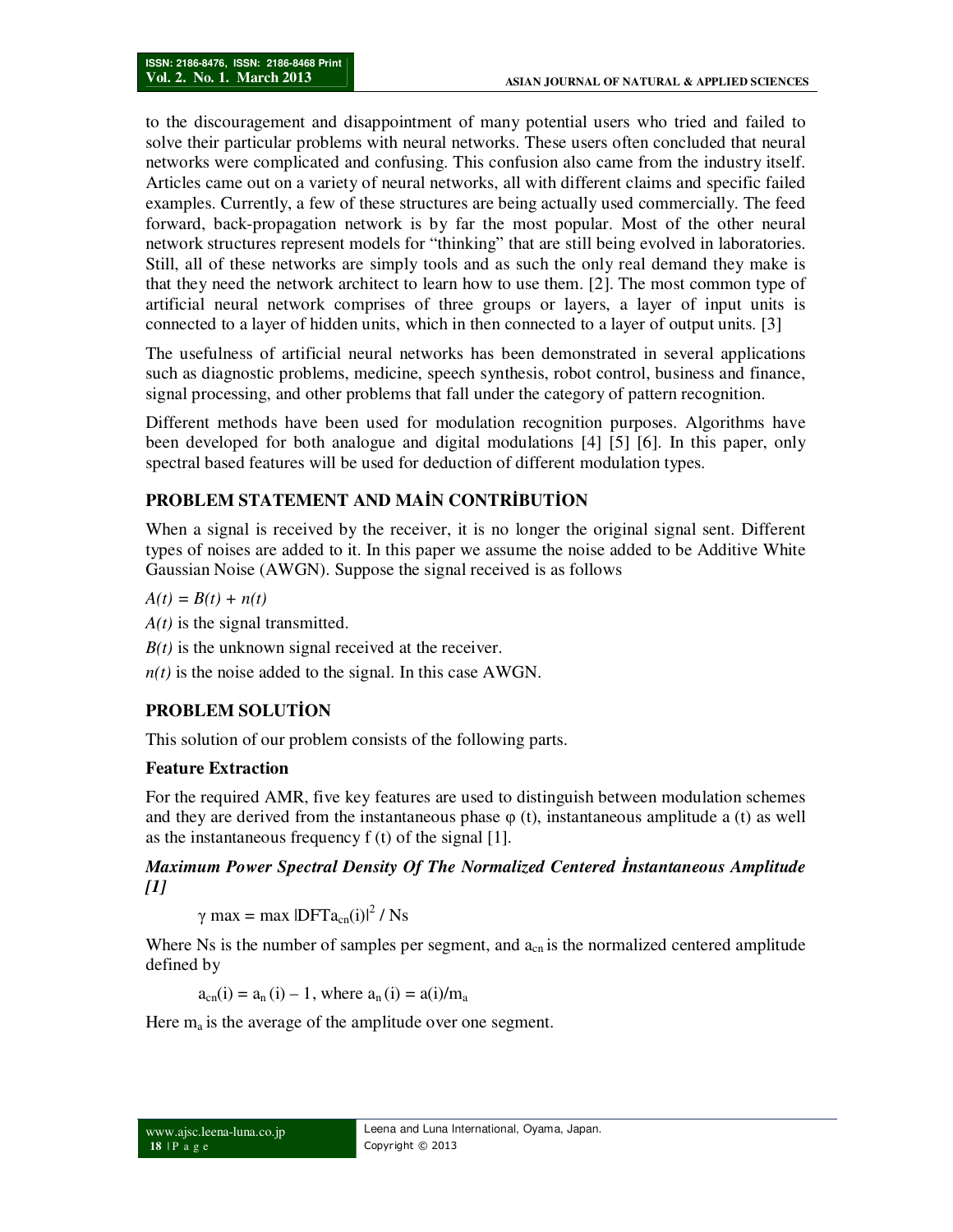*Standard Deviation Of The Absolute Instantaneous Phase[1]* 

$$
\sigma_{\rm ap} = \sqrt{\frac{1}{C}\sum_{a_n(i)>a_t}\phi_{NL}^2(i)} - (\frac{1}{C}\sum_{a_n(i)>a_t}|\phi_{NL}(i)|)^2
$$

Where  $\sigma_{NL}(i)$  is the value of the normalized centered component of the instantaneous phase, C is the number of samples in  $\sigma_{NL}(i)$  for which  $a_n(i) > a_t$ , where  $a_t$  is the threshold for  $a(i)$ below which the estimation of instantaneous phase becomes very difficult due to noise or in other words we can say it becomes noise sensitive.

*Standard Deviation Of The Direct Instantaneous Phase [1]* 

$$
\sigma_{\mathrm{dp}} = \sqrt{\frac{1}{C}\sum_{a_n(i)>a_t}\phi_{NL}^2(i) - (\frac{1}{C}\sum_{a_n(i)>a_t}\phi_{NL}(i))^2}
$$

*Standard Deviation Of The Normalized Centered Absolute Amplitude [1]* 

$$
\frac{1}{\sigma_{\rm aa}} \sqrt{\frac{1}{N_s} [\sum_{i=1}^{N_s} a_{cn}^2(i)] - [\frac{1}{N_s} \sum_{i=1}^{N_s} |a_{cn}(i)|]^2}
$$

It can be noted that  $a_{cn}$ 's absolute standard deviation is being calculated and not of  $a_{cn}$ directly.

*Standard Deviation Of The Normalized Centered Absolute Frequency [1]* 

$$
\sum_{\sigma_{\text{af}} = \sqrt{\frac{1}{C} [\sum_{a_n(i) > a_i} f_N^2(i)] - [\frac{1}{C} \sum_{a_n(i) > c} |f_N(i)|]^2}
$$

Now it must be noted that normalization of the frequency can be done by many ways but the method of normalization chosen is given below.

$$
f_{N}(i) = \frac{f_{m}(i)}{r_{s}}
$$
  
\n
$$
f_{m}(i) = f(i) - m_{f, r_{s}} = b \text{ and rate}
$$
  
\n
$$
\frac{1}{N_{s}} \sum_{i=1}^{N_{s}} f(i)
$$
  
\nwhere  $m_{f} = \frac{1}{N_{s}} \sum_{i=1}^{N_{s}} f(i)$ 

*Maximum Power Spectral Density Of The Normalized Centered Instantaneous Frequency [1]* 

 $\gamma_{\text{max f}} = \max | \text{FFT}(f_n(i))|^2$ 

A random number generator has been used to generate the signals.[1]

#### **Network Structure**

The use of Neural Networks has made the recognition process easier as well as more reliable. The old method of using the decision theoretic (DT) approach where a suitable threshold should be chosen for each key feature manually is difficult and very time consuming.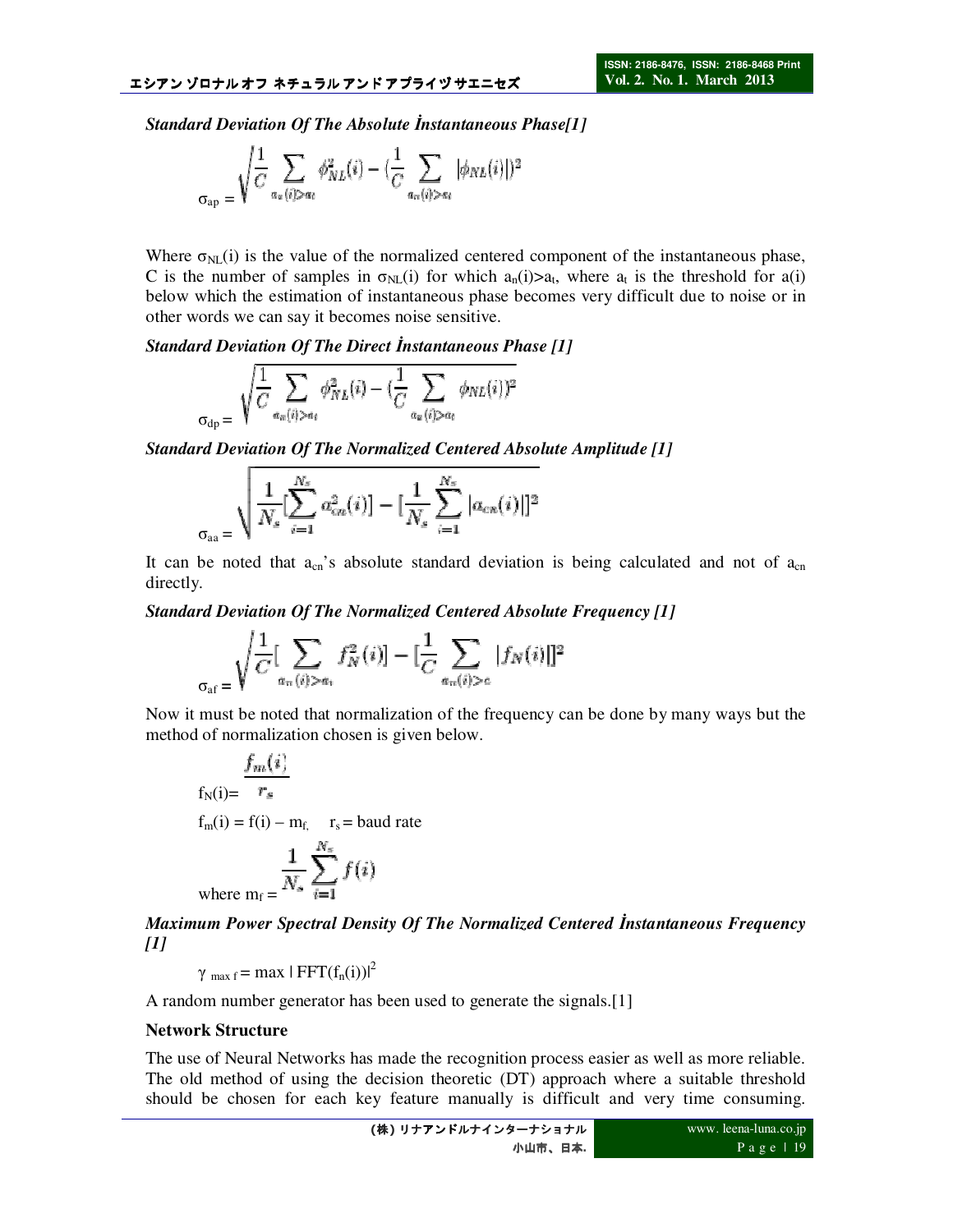Whereas, the neural network chooses the threshold at each node automatically. In DT algorithms, at a time only one key feature is considered which means that the time ordering of the key features plays an important role in probability of the correct decision [4]. While in ANN algorithms all the key features are considered at the same time. So the time order of the consideration of the key features doesn't affect the probability of the correct decision. Therefore, ANN is a preferred method for deducing the modulation type as compared to DT method. The simulations performed for this project have been carried out in MATLAB. The signals have been taken in a specific order i.e. 2ask, 2Psk, 2Fsk, 4Ask, 4Psk, 4Fsk and 16Qam.

The recognition based on ANN approach is divided into three blocks. These are 1) preprocessing, 2) the training phase, 3) the testing phase, to make a decision about the type of the modulated signal.

Each value presented has been realized from running each simulation at least 50 times and taking the average of the 50 results and presenting it. The different levels of SNR used are 5db and 10db. In this project both back propagation and supervised learning are used for the development of ANN modulation recognition algorithm. As there are different algorithms based on back propagation method, the one used here is the Levenberg-Marquadt algorithm.

The neural network used for training and testing will consist of 2 hidden layers with different number of neurons in each layer with different SNR levels.

**Table 1. Combination of Neurons** 

#### **Data Description**

Separate dataset for training and testing is prepared. For training, 80 signals of each signal type are produced. So, in total there are  $80*7 = 560$  signals. The training dataset is prepared after feature extraction of all signals. Each sample of the dataset is in a row, where each row has 6 feature values and one signal id. For testing, 70 signals for each signal type are used. So, the testing dataset contains  $70*7 = 490$  signals.

**Table 2. (12-12) Neurons** 

|                         |     |                         | Table 2. (12-12) Neurons        |     |        |     |
|-------------------------|-----|-------------------------|---------------------------------|-----|--------|-----|
| Signal                  | 2A  | 2P                      | 2F                              | 4A  | 4P     | 4F  |
|                         | SK  | SK                      | SK                              | SK  | SK     | SK  |
| Recognition rate at 5db | 98% | 99%                     | $87\%$                          | 90% | $97\%$ | 93% |
|                         |     |                         | <b>Table 3. (10-10) Neurons</b> |     |        |     |
| Signal                  | 2A  | 2P                      | 2F                              | 4A  | 4P     | 4F  |
|                         | SK  | SK                      | SK                              | SK  | SK     | SK  |
| Recognition rate at 5db | 98% | 99%                     | 86%                             | 89% | $97\%$ | 93% |
|                         |     | Table 4. (10-7) Neurons |                                 |     |        |     |
| Signal                  | 2A  | 2P                      | 2F                              | 4A  | 4P     | 4F  |
|                         | SK  | SK                      | SK                              | SK  | SK     | SK  |
| Recognition rate at 5db | 98% | 99%                     | 86%                             | 89% | 96%    | 92% |

www.ajsc.leena-luna.co.jp **20** | P a g e

Leena and Luna International, Oyama, Japan. Copyright © 2013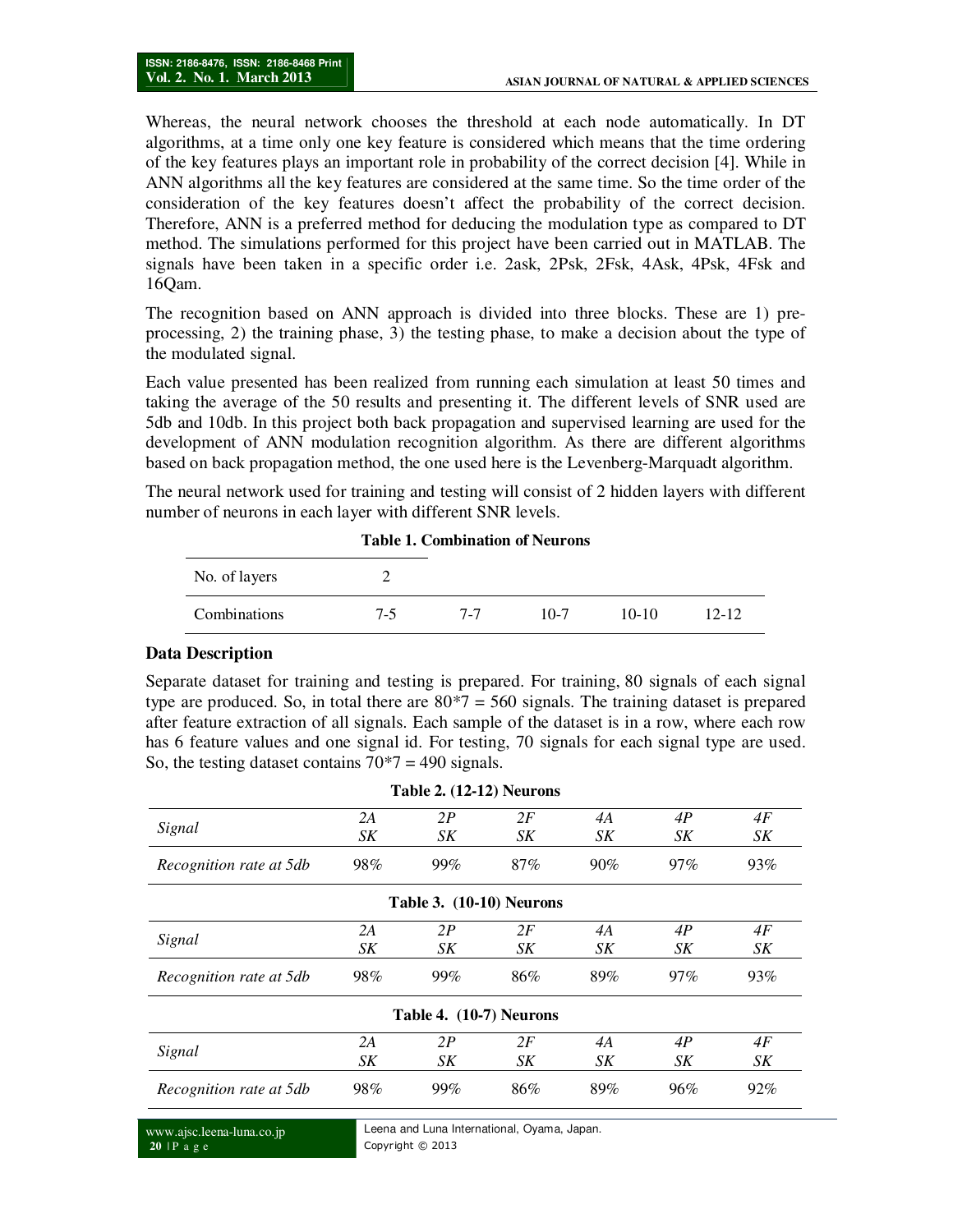**ISSN: 2186-8476, ISSN: 2186-8468 Print Vol. 2. No. 1. March 2013**

|                         |                             | <b>Table 5.</b> $(7-7)$ Neurons |     |                              |        |        |  |
|-------------------------|-----------------------------|---------------------------------|-----|------------------------------|--------|--------|--|
| Signal                  | 2A<br>2P                    |                                 | 2F  | 4A                           | 4P     | 4F     |  |
|                         | SK                          | SK                              | SK  | SK                           | SK     | SK     |  |
| Recognition rate at 5db | 96%                         | 99%                             | 85% | 88%                          | 95%    | $87\%$ |  |
|                         |                             | Table 6. (7-5) Neurons          |     |                              |        |        |  |
| Signal                  | 2A                          | 2P                              | 2F  | 4A                           | 4P     | 4F     |  |
|                         | SK                          | SK                              | SK  | SK                           | SK     | SK     |  |
| Recognition rate at 5db | 91%                         | 92%                             | 80% | 81%                          | $90\%$ | 71%    |  |
|                         |                             | Table 7. For 16QAM              |     |                              |        |        |  |
| No. Of Neurons          | Recognition rate at SNR 5db |                                 |     | Recognition rate at SNR 10db |        |        |  |
| (1212)                  |                             | 76.96%                          |     | 99.60%                       |        |        |  |
| (1010)                  |                             | 77.30%                          |     | 99.66%                       |        |        |  |
| (107)                   |                             | 73.03%                          |     | 97.53%                       |        |        |  |
| (77)                    |                             | 67.53%                          |     | 93.30%                       |        |        |  |
| (75)                    |                             | 27.10%                          |     | 39.96%                       |        |        |  |

**Table 5. (7-7) Neurons** 

As can be seen from Tables 2-6 that at a low SNR i.e. 5 dB, the recognition rate is still good for almost all the signals, considering 90% and above good. It must be noted that the number of hidden layers and the combination of neurons in them is critical for the recognition rate. The combination of 12-12 neurons has almost 100% recognition rate for 16QAM but it decrease significantly when the SNR reaches 5db.

## **CONCLUSĐON**

In this paper seven digital modulation signals namely 2ASK, 4ASK, 2PSK, 4PSK, 2FSK 4FSK and16QAM have been used. It is clear from the tables that the number of neurons in the hidden layers plays an important role in determination of the signals. It is also obvious that a combination of two hidden layers with 12 neurons in each, gives better performance than the other combinations. It must be noted that having two hidden layers increases the recognition rate.